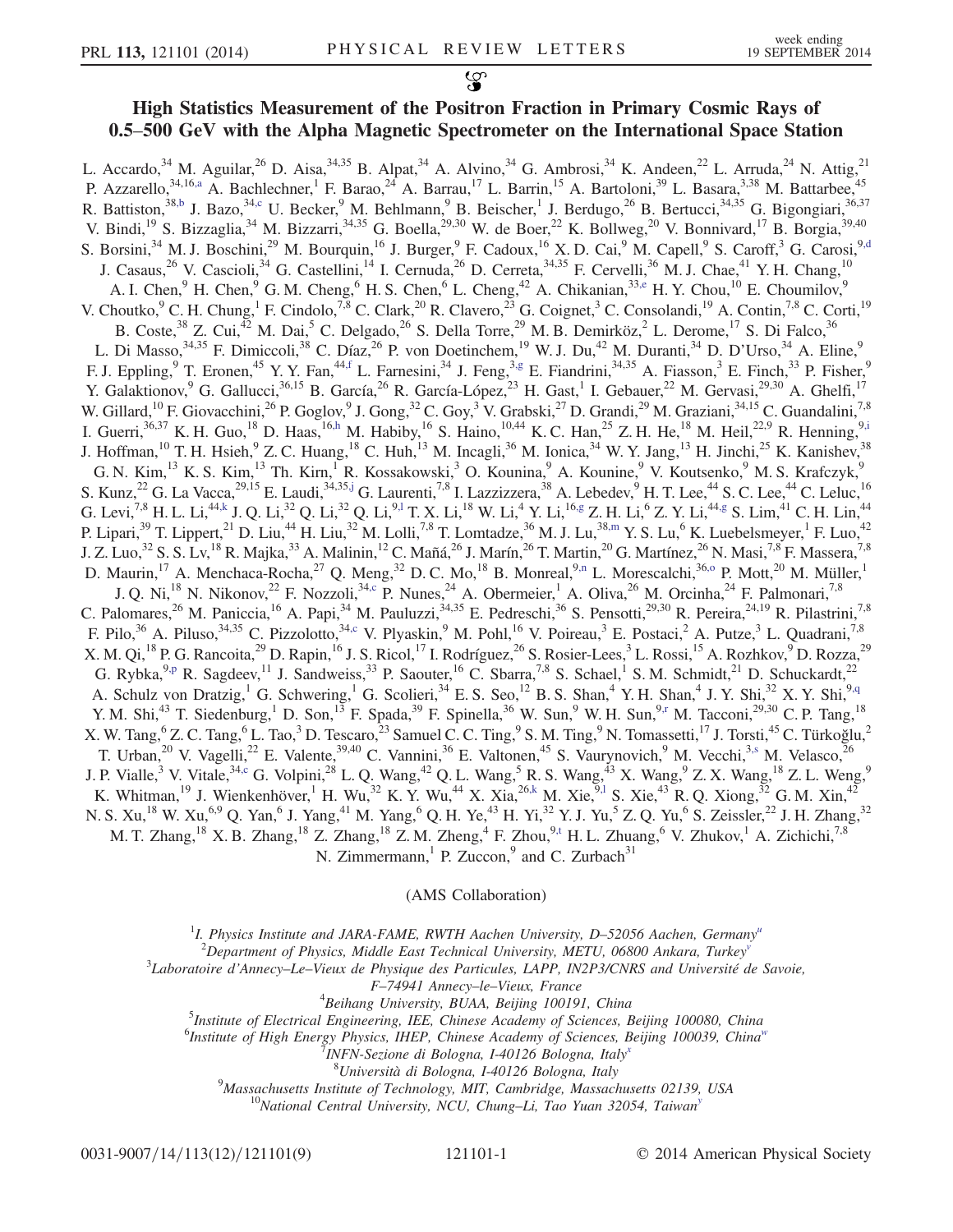<span id="page-1-0"></span><sup>11</sup>East–West Center for Space Science, University of Maryland, College Park, Maryland 20742, USA <sup>12</sup>IPST, University of Maryland, College Park, Maryland 20742, USA

<sup>13</sup>CHEP, Kyungpook National University, 702-701 Daegu, Korea<sup>[z](#page-7-25)</sup><br><sup>14</sup>CNR-IROE, I-50125 Firenze, Italy

<sup>15</sup>European Organization for Nuclear Research, CERN, CH-1211 Geneva 23, Switzerland<br><sup>16</sup>DPNC, Université de Genève, CH-1211 Genève 4, Switzerland<br><sup>17</sup>Laboratoire de Physique Subatomique et de Cosmologie, LPSC, Université

CNRS/IN2P3, F-38026 Grenoble, France<br><sup>18</sup>Sun Yat-Sen University, SYSU, Guangzhou 510275, China<br><sup>19</sup>Physics and Astronomy Department, University of Hawaii, 2505 Correa Road, WAT 432, Honolulu, Hawaii 96822, USA<br><sup>20</sup>NASA, Na

Houston, Texas 77058, US[A](#page-7-26)<br><sup>21</sup>Jülich Supercomputing Centre and JARA-FAME, Research Centre Jülich, D–52425 Jülich, Germany<sup>A</sup>

<span id="page-1-2"></span><span id="page-1-1"></span><sup>22</sup>Institut für Experimentelle Kernphysik, Karlsruhe Institute of Technology, KIT, D–76128 Karlsruhe, Germany<sup>[B](#page-7-27)</sup><br><sup>23</sup>Instituto de Astrofísica de Canarias, IAC, E–38205 La Laguna, Tenerife, Spain

<sup>24</sup>Laboratório de Instrumentação e Física Experimental de Partículas, LIP, P-1000 Lisboa, Portugal<br><sup>25</sup>National [C](#page-7-28)hung-Shan Institute of Science and Technology, NCSIST, Longtan, Tao Yuan 325, Taiwan<br><sup>26</sup>Centro de Investig

<span id="page-1-4"></span><span id="page-1-3"></span>

<sup>27</sup>Instituto de Física, Universidad Nacional Autónoma de México, UNAM, México [D](#page-7-29).F. 01000, México<sup>1</sup>

<sup>28</sup>INFN-Sezione di Milano and Università di Milano, I-20090 Milano, Italy<br><sup>29</sup>INFN-Sezione di Milano–Bicocca, I-20126 Milano, Italy<sup>[x](#page-7-23) 30</sup>Università di Milano–Bicocca, I-20126 Milano, Italy

 $^{31}$ Laboratoire Univers et Particules de Montpellier, LUPM, IN2P3/CNRS and Université de Montpellier II,

F-34095 Montpellier, France<br><sup>32</sup>Southeast University, SEU, Nanjing 210096, China<br><sup>33</sup>Physics Department, Yale University, New Haven, Connecticut 06520, USA<br><sup>34</sup>INFN-Sezione di Perugia, I-06100 Perugia, Italy<sup>[x](#page-7-23)</sup>

<sup>35</sup>Università di Perugia, I-06100 Perugia, Italy

<sup>36</sup>INFN-Sezione di Pisa, I-56100 Pisa, Italy<sup>[x](#page-7-23)</sup><br><sup>37</sup>Università di Pisa, I-56100 Pisa, Italy

 $38$ INFN–TIFPA and Università di Trento, I-38123 Povo, Trento, Italy[x](#page-7-23)

<sup>39</sup>INFN-Sezione di Roma 1, I-00185 Roma, Italy<sup>[x](#page-7-23)</sup><br><sup>40</sup>Università di Roma La Sapienza, I-00185 Roma, Italy

<sup>41</sup>Department of Physics, [E](#page-7-30)wha Womans University, Seoul 120-750, Korea<sup>E</sup><br><sup>42</sup>Shandong University, SDU, Jinan, Shandong 250100, China

<sup>43</sup>Shanghai Jiaotong Universit[y](#page-7-24), SJTU, Shanghai 200030, China  $44$ Institute of Physics, Academia Sinica, Nankang, Taipei 11529, Taiwan<sup>y</sup>

<span id="page-1-5"></span><sup>45</sup>Space Research Laboratory, Department of Physics and Astronomy, University of Turku, FI-20014 Turku, Finland (Received 18 July 2014; revised manuscript received 6 August 2014; published 18 September 2014)

A precision measurement by AMS of the positron fraction in primary cosmic rays in the energy range from 0.5 to 500 GeV based on 10.9 million positron and electron events is presented. This measurement

extends the energy range of our previous observation and increases its precision. The new results show, for the first time, that above ∼200 GeV the positron fraction no longer exhibits an increase with energy.

DOI: [10.1103/PhysRevLett.113.121101](http://dx.doi.org/10.1103/PhysRevLett.113.121101) PACS numbers: 96.50.sb, 95.35.+d, 95.85.Ry, 98.70.Sa

Over the last two decades, there has been a strong interest in the cosmic ray positron fraction in both particle physics and astrophysics [\[1\]](#page-7-31). The positron fraction is defined as the ratio of the positron flux to the combined flux of positrons and electrons. The first results from the Alpha Magnetic Spectrometer (AMS) on the positron fraction were reported in [\[2\]](#page-7-32). They generated widespread interest [\[3\].](#page-7-33) In this Letter, we report new results based on all the data collected during 30 months of AMS operations on the International Space Station (ISS), from 19 May 2011 to 26 November 2013. Because of the excellent and steady performance of the detector, and an increase of the data sample by a factor of 1.7, the measurement of the positron fraction is extended up to 500 GeV with improved precision.

AMS detector.—The layout of the AMS-02 detector [\[4\]](#page-7-34) is shown in Fig. [1](#page-2-0). It consists of nine planes of precision silicon tracker with two outer planes, 1 and 9, and the inner tracker, planes 2 to 8 [\[5\]](#page-8-0); a transition radiation detector (TRD) [\[6\]](#page-8-1); four planes of time of flight (TOF) counters [\[7\]](#page-8-2); a permanent magnet [\[8\];](#page-8-3) an array of anticoincidence counters (ACC) [\[9\]](#page-8-4), inside the magnet bore; a ring imaging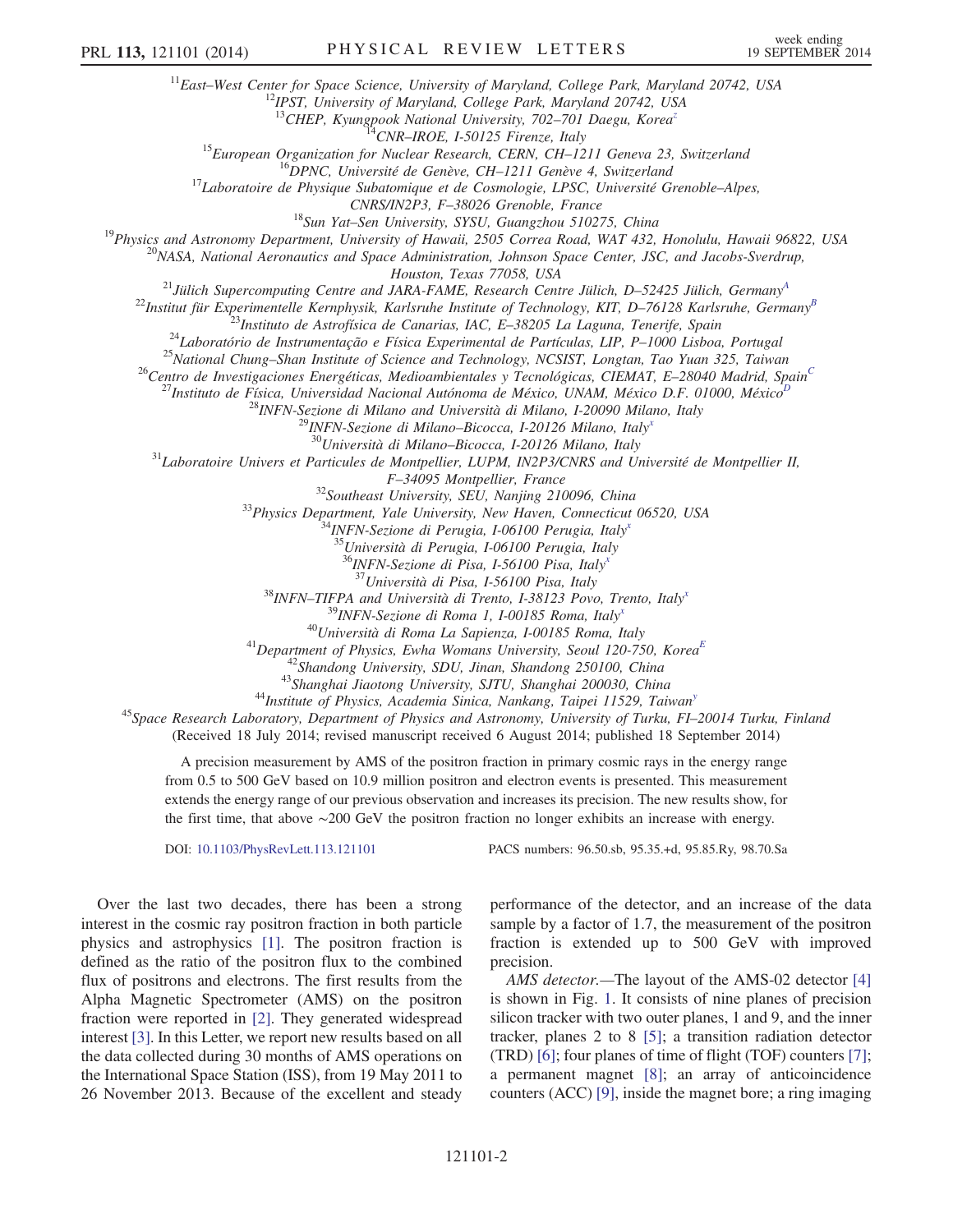<span id="page-2-0"></span>

FIG. 1 (color). A 369 GeV positron event as measured by the AMS detector on the ISS in the bending  $(y-z)$  plane. Tracker planes 1 to 9 measure the particle charge, sign, and momentum. The TRD identifies the particle as  $e^{\pm}$ . The TOF measures the absolute charge value to be one and ensures that the particle is downward going. The RICH independently measures the charge and velocity. The ECAL measures the 3D shower profile, independently identifies the particle as an  $e^{\pm}$ , and measures its energy. A positron is identified by (1) positive rigidity in the tracker, (2) an  $e^{\pm}$  signal in the TRD, (3) an  $e^{\pm}$  signal in the ECAL, and (4) the matching of the ECAL shower energy and axis with the momentum measured with the tracker and magnet. Note: the 3D ECAL has nine superlayers along the  $z$  axis with fibers in alternating directions. In the  $(y-z)$  plane the wider rectangles display the width of the shower in five superlayers and the narrower rectangles display the energy deposition per layer in the other four alternating superlayers. The shower axis is defined from the 3D shower shape.

Čerenkov detector (RICH) [\[10\];](#page-8-5) and an electromagnetic calorimeter (ECAL) [\[11\].](#page-8-6) The figure also shows a high energy positron of 369 GeV recorded by AMS. AMS operates without interruption on the ISS and is monitored continuously from the ground.

The timing, location, and attitude of AMS are determined by a combination of global positioning system units affixed to AMS and to the ISS. The AMS coordinate system is concentric with the center of the magnet. The  $x$  axis is parallel to the main component of the magnetic field and the z axis points vertically. The  $(y-z)$  plane is the bending plane. The maximum detectable rigidity over tracker planes 1 to 9, a lever arm of 3 m, is ∼2 TV. Detector performance, described in detail in [\[2,4\]](#page-7-32), is steady over time.

Three main detectors provide clean and redundant identification of positrons and electrons with independent suppression of the proton background. These are the TRD (above the magnet), the ECAL (below the magnet), and the tracker. The TRD and the ECAL are separated by the

magnet and the tracker. This ensures that most of the secondary particles produced in the TRD and in the upper TOF planes are swept away and do not enter into the ECAL. Events with large angle scattering are also rejected by a quality cut on the measurement of the trajectory using the tracker. The matching of the ECAL energy,  $E$ , and the momentum measured with the tracker, p, greatly improves the proton rejection.

To differentiate between  $e^{\pm}$  and protons in the TRD, signals from the 20 layers of proportional tubes are combined in a TRD estimator formed from the ratio of the log-likelihood probability of the  $e^{\pm}$  hypothesis to that of the proton hypothesis in each layer. The proton rejection power of the TRD estimator at 90%  $e^{\pm}$  efficiency measured on orbit is  $10^3$  to  $10^4$  [\[2\]](#page-7-32).

To cleanly identify electrons and positrons in the ECAL, an estimator, based on a boosted decision tree algorithm [\[12\]](#page-8-7), is constructed using the 3D shower shape in the ECAL. The proton rejection power of the ECAL estimator reaches  $10<sup>4</sup>$  when combined with the energy-momentum matching requirement  $E/p > 0.75$  [\[2\]](#page-7-32).

The entire detector has been extensively calibrated in a test beam at CERN with  $e^+$  and  $e^-$  from 10 to 290 GeV/c, with protons at 180 and 400 GeV/c, and with  $\pi^{\pm}$  from 10 to  $180 \text{ GeV/c}$  which produce transition radiation equivalent to protons up to  $1.2$  TeV/c. In total, measurements with 18 different energies and particles at 2000 positions were performed [\[2\].](#page-7-32)

Data sample and analysis procedure.—Over 41 billion events have been analyzed following the general procedure presented in [\[2\].](#page-7-32) Optimization of all reconstruction algorithms was performed using the test beam data. Several corrections are applied to the data to ensure long term stability of the absolute scales in the constantly varying onorbit environment. These corrections are performed using specific samples of particles, predominantly protons. They include off-line calibrations of the amplitude response of TRD, TOF, tracker, and ECAL electronic channels. These calibrations are performed every  $1/4$  of an orbit with the exception of the alignment of the outer tracker planes 1 and 9 which is performed every two minutes. The stability of the electronics response is ensured by onboard calibrations of all channels every half-orbit (∼46 min). The corrections also include the alignment of all the AMS detectors and the temperature correction of the magnetic field strength.

Monte Carlo simulated events are produced using a dedicated program developed by AMS based on GEANT-4.9.4 [\[13\]](#page-8-8). This program simulates electromagnetic and hadronic interactions of particles in the materials of AMS and generates detector responses. The digitization of the signals, including those of the trigger, is simulated according to the measured characteristics of the electronics. The digitized signals then undergo the same reconstruction as used for the data. The Monte Carlo samples used in the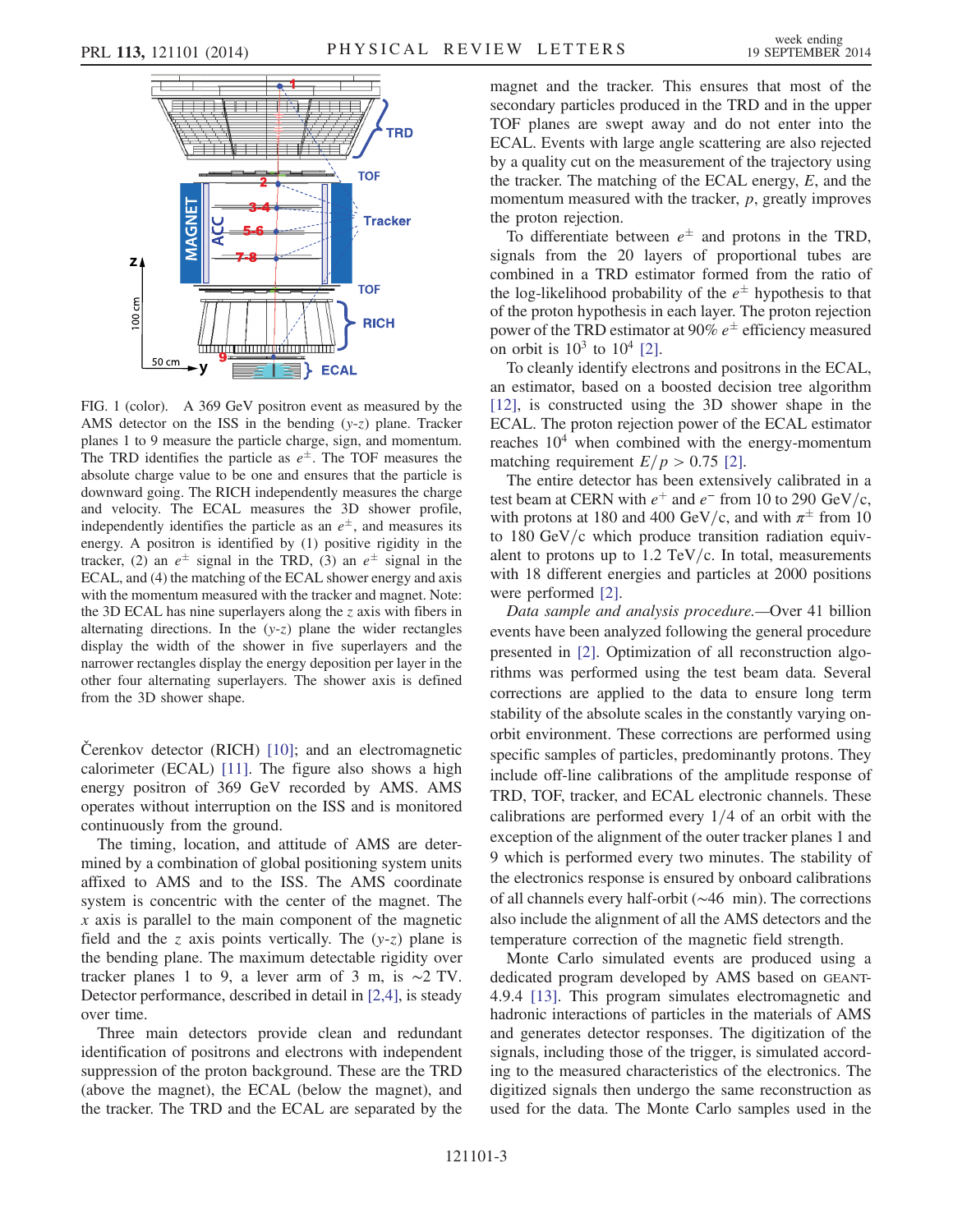present analysis have sufficient statistics such that they do not contribute to the errors.

Events are selected by requiring a track in the TRD and in the tracker, a cluster of hits in the ECAL, and a measured velocity  $\beta \sim 1$  in the TOF consistent with a downwardgoing  $|Z| = 1$  particle. To reject the bulk of the remaining protons, an energy-dependent cut on the ECAL estimator is applied. To reject secondary positrons and electrons produced by the interaction of primary cosmic rays with the atmosphere [\[14\]](#page-8-9), the energy measured with the ECAL is required to exceed, by a factor of 1.2, the maximum Størmer cutoff [\[15\]](#page-8-10) for either a positron or electron at the geomagnetic location where the particle was detected and at any angle within the acceptance.

The resulting acceptance for electrons and positrons is identical and nearly constant over the range from 3 to 500 GeV. It takes into account the geometric acceptance, the selection efficiency, and the trigger efficiency. Any charge asymmetry in the azimuthal angular acceptance, present only below 3 GeV, is accounted for in the systematic errors. The integrated acceptance for positrons and electrons is the same within our statistics and cancels in the fraction.

The positron fraction is determined in energy bins as measured with the ECAL. The set of bins used in our previous publication is extended, consistent with the energy resolution and available statistics. Migration of the signal events to neighboring bins has a negligible contribution to the systematic errors.

Compared to our previous publication [\[2\],](#page-7-32) systematic errors have decreased with increasing statistics in the high energy region. As other uncertainties have decreased, the contribution of the absolute energy scale uncertainty became noticeable. The energy scale is verified by using minimum ionizing particles and the ratio  $E/p$ . These results are compared with the test beam values where the beam energy is known to high precision. This comparison limits the uncertainty of the absolute energy scale to 2% in the range covered by the beam test results, 10–290 GeV. It increases to 5% at 0.5 GeV and to 3% at 500 GeV. This results in a negligible contribution to the total systematic error, except below 5 GeV, where it dominates.

In each energy bin, the two-dimensional reference spectra for  $e^{\pm}$  and the background are fit to data in the [TRD estimator–log $(E/p)$ ] plane by varying the normalizations of the signal and the background. This method provides a datadriven control of the dominant systematic uncertainties by combining the redundant and independent TRD, ECAL, and tracker information. The reference spectra are determined from high statistics electron and proton data samples selected using tracker and ECAL information including charge sign, track-shower axis matching, and the ECAL estimator. The purity of each reference spectrum is verified using Monte Carlo simulation.

The fit is performed simultaneously for the positive and negative rigidity data samples in each energy bin yielding the number of positrons, the number of electrons, the number of protons, and the amount of charge confusion, where charge confusion is defined as the fraction of electrons or positrons reconstructed with a wrong charge sign. Charge confusion is discussed further below.

From the bin-by-bin fits, the sample contains  $10.9 \times 10^6$ primary positrons and electrons and  $3.50 \times 10^6$  protons. A total of  $0.64 \times 10^6$  events are identified as positrons.

There are several systematic uncertainties. In addition to the energy scale, bin-to-bin migration, and asymmetric acceptance of  $e^+$  and  $e^-$  below 3 GeV discussed above, there are also the systematic uncertainties from event selection, charge confusion, and the reference spectra.

To evaluate the systematic uncertainty related to event selection, the complete analysis is repeated in every energy bin over 1000 times with different cut values, such that the selection efficiency varies up to 30%. The distribution of the positron fraction resulting from these 1000 analyses contains both statistical and systematic effects. The difference between the width of this distribution from data and from Monte Carlo simulation quantifies this systematic uncertainty.

Two sources of charge confusion dominate. The first source is related to the finite resolution of the tracker and multiple scattering. It is mitigated by the  $E/p$  matching and quality cuts of the trajectory measurement including the track  $\chi^2$ , charge measured in the tracker, and charge measured in the TOF. The second source is related to the production of secondary tracks along the path of the primary  $e^{\pm}$  in the tracker. It was studied using control data samples of electron events where the ionization in the lower TOF counters corresponds to at least two traversing particles. Both sources of charge confusion are found to be well reproduced by the Monte Carlo simulation and their reference spectra are derived from the Monte Carlo simulation. The systematic uncertainties due to these two effects are obtained by varying the background normalizations within the statistical limits and comparing the results with the Monte Carlo simulation. They were examined in each energy bin.

The proton contamination in the region populated by positrons is small. It is accurately measured using the TRD estimator. The amount of proton contamination has a negligible contribution to the statistical error.

The systematic error associated with the uncertainty of the data derived reference spectra arises from their finite statistics. It is measured by varying the shape of the reference spectra within the statistical uncertainties. Its contribution to the overall error is small compared to the statistical uncertainty of data and is included in the total systematic error.

Results and conclusions.—The measured positron fraction is presented in Table [I](#page-4-0) as a function of the energy at the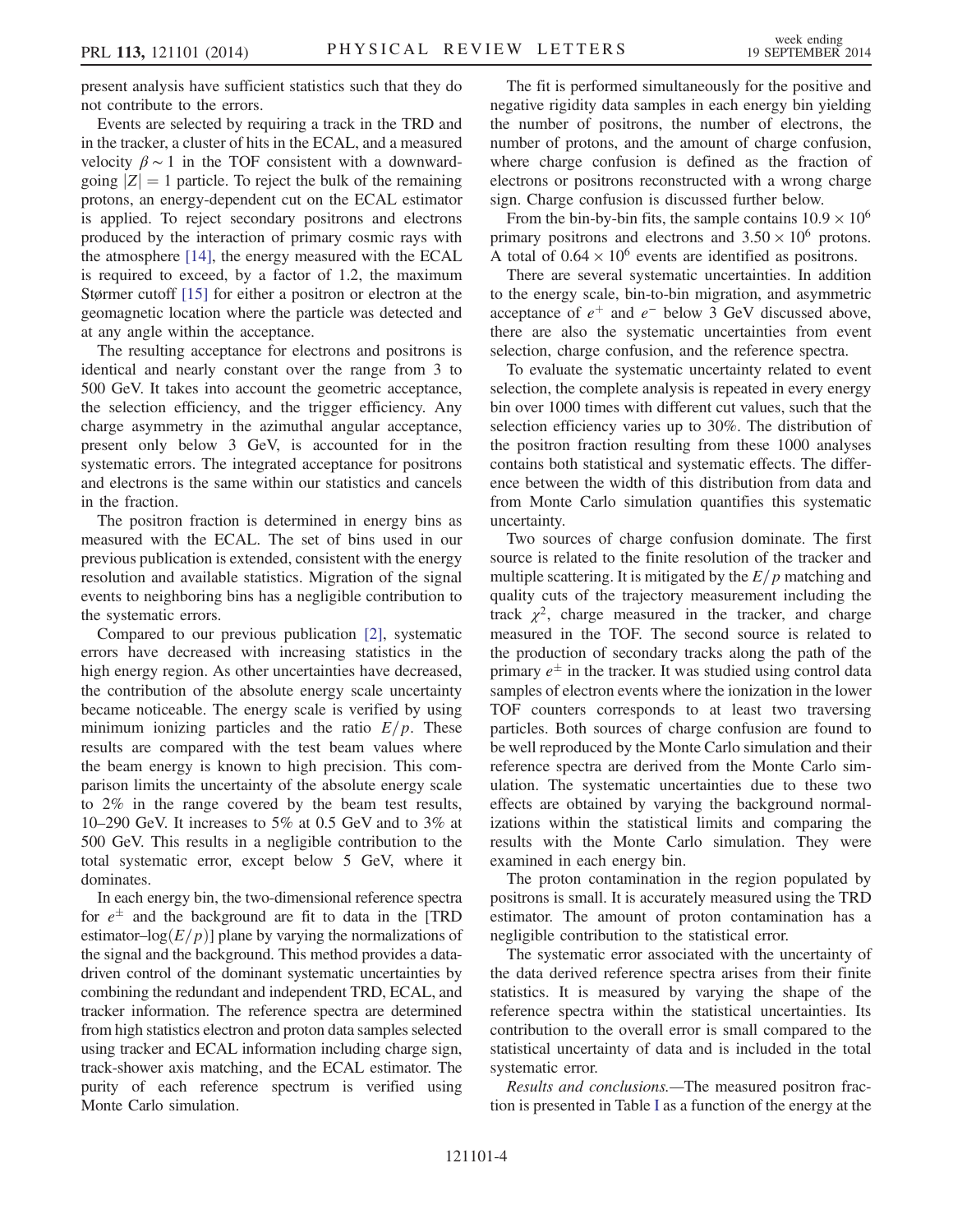<span id="page-4-0"></span>TABLE I. Positron fraction as a function of energy. The number of positrons,  $N_{e^+}$ , is corrected for charge confusion. Errors due to: statistical error (stat.), acceptance asymmetry (acc.), event selection (sel.), energy scale and bin-to-bin migration (mig.), reference spectra (ref.), charge confusion (c.c.), and total systematic error (syst.).

| Energy [GeV]    | $N_{e^+}$ | Fraction | $\sigma_{\text{stat.}}$ | $\sigma_\text{acc.}$ | $\sigma_{\text{sel.}}$ | $\sigma_{\rm mig.}$ | $\sigma_{\rm ref.}$ | $\sigma_{\rm c.c.}$ | $\sigma_{\rm syst.}$ |
|-----------------|-----------|----------|-------------------------|----------------------|------------------------|---------------------|---------------------|---------------------|----------------------|
| $0.50 - 0.65$   | 1242      | 0.0943   | 0.0027                  | 0.0009               | 0.0034                 | 0.0023              | 0.0003              | 0.0009              | 0.0043               |
| $0.65 - 0.81$   | 5295      | 0.0917   | 0.0015                  | 0.0008               | 0.0024                 | 0.0020              | 0.0002              | 0.0008              | 0.0033               |
| $0.81 - 1.00$   | 10664     | 0.0862   | 0.0008                  | 0.0007               | 0.0014                 | 0.0018              | 0.0002              | 0.0007              | 0.0025               |
| $1.00 - 1.21$   | 14757     | 0.0820   | 0.0007                  | 0.0006               | 0.0009                 | 0.0016              | 0.0002              | 0.0006              | 0.0020               |
| $1.21 - 1.45$   | 22 199    | 0.0775   | 0.0005                  | 0.0005               | 0.0008                 | 0.0014              | 0.0001              | 0.0005              | 0.0018               |
| $1.45 - 1.70$   | 27 145    | 0.0724   | 0.0005                  | 0.0004               | 0.0007                 | 0.0013              | 0.0001              | 0.0004              | 0.0016               |
| $1.70 - 1.97$   | 33 041    | 0.0686   | 0.0004                  | 0.0003               | 0.0006                 | 0.0011              | 0.0001              | 0.0003              | 0.0014               |
| $1.97 - 2.28$   | 39475     | 0.0650   | 0.0003                  | 0.0002               | 0.0006                 | 0.0010              | 0.0001              | 0.0003              | 0.0012               |
| $2.28 - 2.60$   | 36 067    | 0.0622   | 0.0004                  | 0.0002               | 0.0005                 | 0.0008              | 0.0001              | 0.0002              | 0.0010               |
| $2.60 - 2.94$   | 35 4 42   | 0.0597   | 0.0003                  | 0.0001               | 0.0004                 | 0.0007              | 0.0001              | 0.0002              | 0.0009               |
| $2.94 - 3.30$   | 34 977    | 0.0576   | 0.0003                  | 0.0001               | 0.0003                 | 0.0006              | 0.0001              | 0.0002              | 0.0008               |
| $3.30 - 3.70$   | 31762     | 0.0559   | 0.0003                  | 0.0001               | 0.0003                 | 0.0006              | 0.0001              | 0.0002              | 0.0007               |
|                 |           |          |                         | 0.0001               |                        |                     |                     |                     |                      |
| $3.70 - 4.11$   | 33 051    | 0.0553   | 0.0003                  |                      | 0.0002                 | 0.0005              | 0.0001              | 0.0002              | 0.0006               |
| $4.11 - 4.54$   | 30 310    | 0.0539   | 0.0003                  | 0.0001               | 0.0001                 | 0.0004              | 0.0001              | 0.0002              | 0.0005               |
| $4.54 - 5.00$   | 29 7 64   | 0.0528   | 0.0003                  | 0.0001               | 0.0001                 | 0.0003              | 0.0001              | 0.0002              | 0.0004               |
| $5.00 - 5.50$   | 27688     | 0.0524   | 0.0003                  | 0.0001               | 0.0001                 | 0.0003              | 0.0001              | 0.0002              | 0.0004               |
| $5.50 - 6.00$   | 23 4 8 8  | 0.0515   | 0.0003                  | 0.0001               | 0.0001                 | 0.0002              | 0.0001              | 0.0002              | 0.0003               |
| $6.00 - 6.56$   | 22 113    | 0.0514   | 0.0003                  | 0.0001               | 0.0001                 | 0.0002              | 0.0001              | 0.0002              | 0.0003               |
| $6.56 - 7.16$   | 20863     | 0.0511   | 0.0004                  | 0.0001               | 0.0001                 | 0.0001              | 0.0001              | 0.0002              | 0.0003               |
| $7.16 - 7.80$   | 18033     | 0.0506   | 0.0004                  | 0.0001               | 0.0001                 | 0.0001              | 0.0001              | 0.0002              | 0.0003               |
| $7.80 - 8.50$   | 15719     | 0.0509   | 0.0004                  | 0.0001               | 0.0001                 | 0.0001              | 0.0001              | 0.0002              | 0.0003               |
| $8.50 - 9.21$   | 13389     | 0.0514   | 0.0004                  | 0.0001               | 0.0001                 | 0.0001              | 0.0001              | 0.0002              | 0.0003               |
| $9.21 - 9.95$   | 12 2 45   | 0.0513   | 0.0005                  | 0.0001               | 0.0001                 | 0.0001              | 0.0001              | 0.0002              | 0.0003               |
| $09.95 - 10.73$ | 10641     | 0.0523   | 0.0005                  | 0.0001               | 0.0001                 | 0.0002              | 0.0001              | 0.0002              | 0.0003               |
| $10.73 - 11.54$ | 9504      | 0.0532   | 0.0006                  | 0.0001               | 0.0001                 | 0.0002              | 0.0001              | 0.0002              | 0.0003               |
| 11.54-12.39     | 7846      | 0.0546   | 0.0006                  | 0.0001               | 0.0001                 | 0.0002              | 0.0001              | 0.0002              | 0.0003               |
| 12.39-13.27     | 7646      | 0.0553   | 0.0006                  | 0.0001               | 0.0001                 | 0.0002              | 0.0001              | 0.0002              | 0.0003               |
| 13.27-14.19     | 6457      | 0.0552   | 0.0007                  | 0.0001               | 0.0001                 | 0.0002              | 0.0001              | 0.0002              | 0.0004               |
| 14.19-15.15     | 5704      | 0.0558   | 0.0007                  | 0.0001               | 0.0001                 | 0.0002              | 0.0001              | 0.0002              | 0.0004               |
| $15.15 - 16.15$ | 5419      | 0.0570   | 0.0008                  | 0.0001               | 0.0001                 | 0.0003              | 0.0001              | 0.0002              | 0.0004               |
| $16.15 - 17.18$ | 4689      | 0.0585   | 0.0009                  | 0.0001               | 0.0001                 | 0.0003              | 0.0001              | 0.0002              | 0.0004               |
| 17.18-18.25     | 4016      | 0.0601   | 0.0010                  | 0.0001               | 0.0001                 | 0.0003              | 0.0001              | 0.0002              | 0.0004               |
| 18.25-19.37     | 3906      | 0.0596   | 0.0010                  | 0.0001               | 0.0001                 | 0.0003              | 0.0001              | 0.0002              | 0.0004               |
| 19.37-20.54     | 3777      | 0.0625   | 0.0010                  | 0.0001               | 0.0001                 | 0.0003              | 0.0001              | 0.0002              | 0.0004               |
| 20.54-21.76     | 3244      | 0.0617   | 0.0011                  | 0.0001               | 0.0001                 | 0.0004              | 0.0001              | 0.0002              | 0.0005               |
| 21.76-23.07     | 2910      | 0.0640   | 0.0012                  | 0.0001               | 0.0001                 | 0.0004              | 0.0001              | 0.0002              | 0.0005               |
| 23.07-24.45     | 2813      | 0.0655   | 0.0013                  | 0.0001               | 0.0002                 | 0.0004              | 0.0001              | 0.0002              | 0.0005               |
| 24.45-25.87     | 2631      | 0.0652   | 0.0013                  | 0.0001               | 0.0002                 | 0.0004              | 0.0001              | 0.0002              | 0.0005               |
| 25.87-27.34     | 2397      | 0.0662   | 0.0014                  | 0.0001               | 0.0002                 | 0.0004              | 0.0001              | 0.0002              | 0.0005               |
| 27.34-28.87     | 2325      | 0.0704   | 0.0015                  | 0.0001               | 0.0002                 | 0.0005              | 0.0001              | 0.0002              | 0.0006               |
| 28.87-30.45     | 2040      | 0.0717   | 0.0016                  | 0.0001               | 0.0002                 | 0.0005              | 0.0001              | 0.0002              | 0.0006               |
| 30.45-32.10     | 1706      | 0.0719   | 0.0018                  | 0.0001               | 0.0003                 | 0.0005              | 0.0001              | 0.0002              | 0.0006               |
| 32.10-33.80     | 1530      | 0.0721   | 0.0019                  | 0.0001               | 0.0003                 | 0.0005              | 0.0001              | 0.0002              | 0.0006               |
| 33.80-35.57     | 1496      | 0.0766   | 0.0021                  | 0.0001               | 0.0003                 | 0.0005              | 0.0001              | 0.0002              | 0.0007               |
| 35.57-37.40     | 1327      | 0.0732   | 0.0021                  | 0.0001               | 0.0003                 | 0.0005              | 0.0001              | 0.0002              | 0.0007               |
| 37.40-40.00     | 1607      | 0.0781   | 0.0020                  | 0.0001               | 0.0004                 | 0.0006              | 0.0001              | 0.0002              | 0.0007               |
|                 |           |          |                         |                      |                        |                     | 0.0001              |                     |                      |
| 40.00 - 43.39   | 1616      | 0.0806   | 0.0021                  | 0.0001               | 0.0004                 | 0.0006              |                     | 0.0002              | 0.0008               |
| 43.39-47.01     | 1401      | 0.0872   | 0.0024                  | 0.0001               | 0.0005                 | 0.0006              | 0.0001              | 0.0003              | 0.0008               |
| 47.01-50.87     | 1116      | 0.0840   | 0.0027                  | 0.0002               | 0.0005                 | 0.0006              | 0.0001              | 0.0003              | 0.0009               |
| 50.87-54.98     | 1041      | 0.0887   | 0.0028                  | 0.0002               | 0.0006                 | 0.0007              | 0.0001              | 0.0003              | 0.0010               |
| 54.98-59.36     | 837       | 0.0921   | 0.0032                  | 0.0002               | 0.0007                 | 0.0007              | 0.0001              | 0.0004              | 0.0010               |
| 59.36–64.03     | 710       | 0.0933   | 0.0037                  | 0.0002               | 0.0007                 | 0.0007              | 0.0001              | 0.0004              | 0.0011               |
| 64.03-69.00     | 644       | 0.0974   | 0.0039                  | 0.0002               | 0.0008                 | 0.0007              | 0.0002              | 0.0005              | 0.0012               |
| 69.00-74.30     | 606       | 0.1069   | 0.0044                  | 0.0002               | 0.0009                 | 0.0007              | 0.0002              | 0.0006              | 0.0013               |

(Table continued)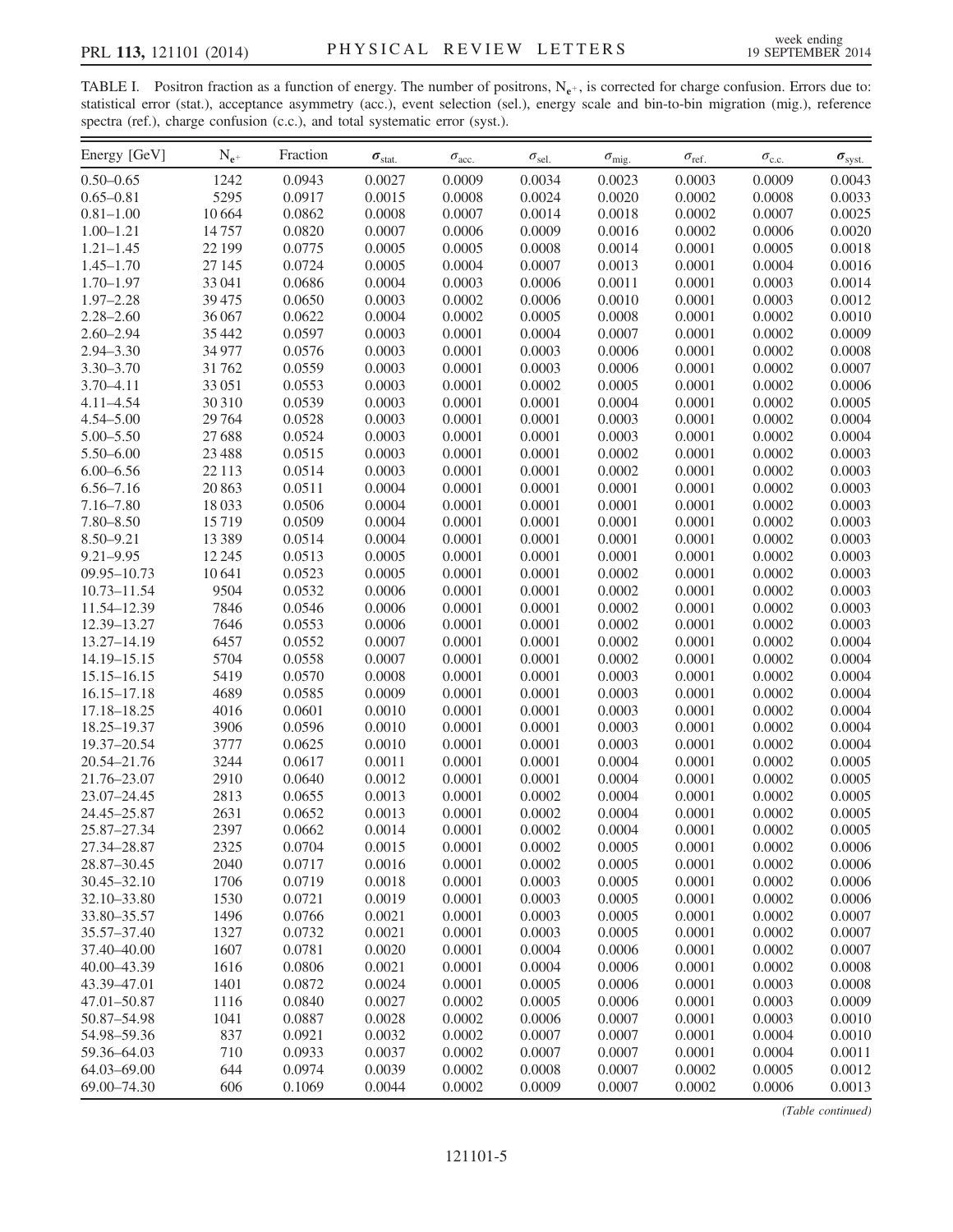TABLE I. (Continued).

| Energy [GeV]    | $N_{e^+}$ | Fraction | $\sigma_{\text{stat.}}$ | $\sigma_{\text{acc}}$ | $\sigma_{\text{sel.}}$ | $\sigma_{\rm mig.}$ | $\sigma_{\rm ref.}$ | $\sigma_{c.c.}$ | $\sigma_{\rm syst.}$ |
|-----------------|-----------|----------|-------------------------|-----------------------|------------------------|---------------------|---------------------|-----------------|----------------------|
| 74.30-80.00     | 450       | 0.0963   | 0.0047                  | 0.0002                | 0.0010                 | 0.0007              | 0.0002              | 0.0006          | 0.0014               |
| $80.00 - 86.00$ | 381       | 0.1034   | 0.0056                  | 0.0002                | 0.0011                 | 0.0007              | 0.0002              | 0.0007          | 0.0015               |
| $86.00 - 92.50$ | 398       | 0.1207   | 0.0063                  | 0.0002                | 0.0011                 | 0.0007              | 0.0003              | 0.0009          | 0.0016               |
| $92.50 - 100.0$ | 358       | 0.1169   | 0.0063                  | 0.0002                | 0.0013                 | 0.0007              | 0.0003              | 0.0010          | 0.0018               |
| $100.0 - 115.1$ | 524       | 0.1205   | 0.0054                  | 0.0002                | 0.0014                 | 0.0007              | 0.0004              | 0.0013          | 0.0021               |
| $115.1 - 132.1$ | 365       | 0.1110   | 0.0062                  | 0.0002                | 0.0017                 | 0.0007              | 0.0005              | 0.0018          | 0.0026               |
| $132.1 - 151.5$ | 271       | 0.1327   | 0.0083                  | 0.0002                | 0.0020                 | 0.0007              | 0.0006              | 0.0024          | 0.0032               |
| $151.5 - 173.5$ | 228       | 0.1374   | 0.0097                  | 0.0002                | 0.0023                 | 0.0007              | 0.0007              | 0.0031          | 0.0040               |
| $173.5 - 206.0$ | 225       | 0.1521   | 0.0109                  | 0.0002                | 0.0027                 | 0.0007              | 0.0008              | 0.0044          | 0.0053               |
| $206.0 - 260.0$ | 178       | 0.1550   | 0.0124                  | 0.0003                | 0.0034                 | 0.0007              | 0.0011              | 0.0076          | 0.0084               |
| $260.0 - 350.0$ | 135       | 0.1590   | 0.0168                  | 0.0003                | 0.0045                 | 0.0007              | 0.0015              | 0.0123          | 0.0132               |
| $350.0 - 500.0$ | 72        | 0.1471   | 0.0278                  | 0.0003                | 0.0064                 | 0.0007              | 0.0022              | 0.0182          | 0.0194               |

top of the AMS detector. The contribution of individual sources to the systematic error are added in quadrature to arrive at the total systematic uncertainty.

Most importantly, several independent analyses were performed on the same data sample by different study groups. Results of these analyses are consistent with those presented in this Letter.

Figure [2](#page-5-0) shows the behavior of the positron fraction at low energies, from 1 to 35 GeV. As seen, below ∼8 GeV, the positron fraction decreases rapidly as expected from the diffuse production of positrons [\[16\].](#page-8-11) Then the fraction begins to increase steadily with energy. The AMS data provide accurate information on the minimum of the positron fraction.

Our earlier result [\[2\]](#page-7-32), in which we observed the increase of the positron fraction with decreasing slope above 20 GeV, is consistent with this new measurement. The increase of the positron fraction has been reported by earlier experiments: TS93 [\[17\],](#page-8-12) Wizard/CAPRICE [\[18\],](#page-8-13) HEAT [\[19\]](#page-8-14), AMS-01 [\[20\],](#page-8-15) PAMELA [\[21\],](#page-8-16) and Fermi-LAT [\[22\]](#page-8-17).

The new result extends the energy range to 500 GeV and is based on a significant increase in the statistics by a factor of 1.7. Figure [3](#page-6-0) explores the behavior of the positron fraction at high energies  $(> 10 \text{ GeV})$  and compares it with earlier measurements. We observe that above ∼200 GeV the positron fraction is no longer increasing with energy.

To examine the energy dependence of the positron fraction quantitatively in a model independent way, straight line fits were performed over the entire energy range with a sliding energy window, where the width of the window varies with energy to have sufficient sensitivity to the slope. Each window covers about eight bins, at energies above 200 GeV it covers three bins. The variation of the slope of the positron fraction from 4 GeV upwards is shown in Fig. [4\(a\).](#page-6-1) As seen in the figure, above 30 GeV the slope decreases logarithmically with energy. Fitting the change of the slope as a function of energy above 30 GeV with a two parameter fit [slope =  $c \log(E/E_0)$  where c is the normalization and  $E_0$  is the energy at which the slope crosses zero, that is, the energy at which the positron fraction reaches its maximum] results in a determination of  $E_0 = 275 \pm 32$  GeV with a  $\chi^2/\text{d.f.} = 3.9/12$  taking into account correlations. The result of the fit is shown as a solid line in Fig. [4\(a\).](#page-6-1) This confirms our observation from Fig. [3](#page-6-0) that above ∼200 GeV the positron fraction is no longer increasing with energy. The exact value of  $E_0$ , which is an important parameter in understanding the physics of the positron fraction [\[3\]](#page-7-33), will be determined accurately with more data and by extending the energy range.

This is the first experimental evidence of the existence of a new behavior of the positron fraction at high energy.

We present a fit to the data of a minimal model, described in our previous Letter [\[2\].](#page-7-32) In this model the  $e^+$  and  $e^$ fluxes are parametrized as the sum of its individual diffuse power law spectrum and a common source term with an exponential cutoff parameter,  $E_s$ 

$$
\Phi_{e^+} = C_{e^+} E^{-\gamma_{e^+}} + C_s E^{-\gamma_s} e^{-E/E_s};\tag{1}
$$

<span id="page-5-0"></span>

FIG. 2 (color). The positron fraction from 1 to 35 GeV. It shows a rapid decrease from 1 to ∼8 GeV followed by a steady increase. The AMS data provide accurate information on the minimum of the positron fraction.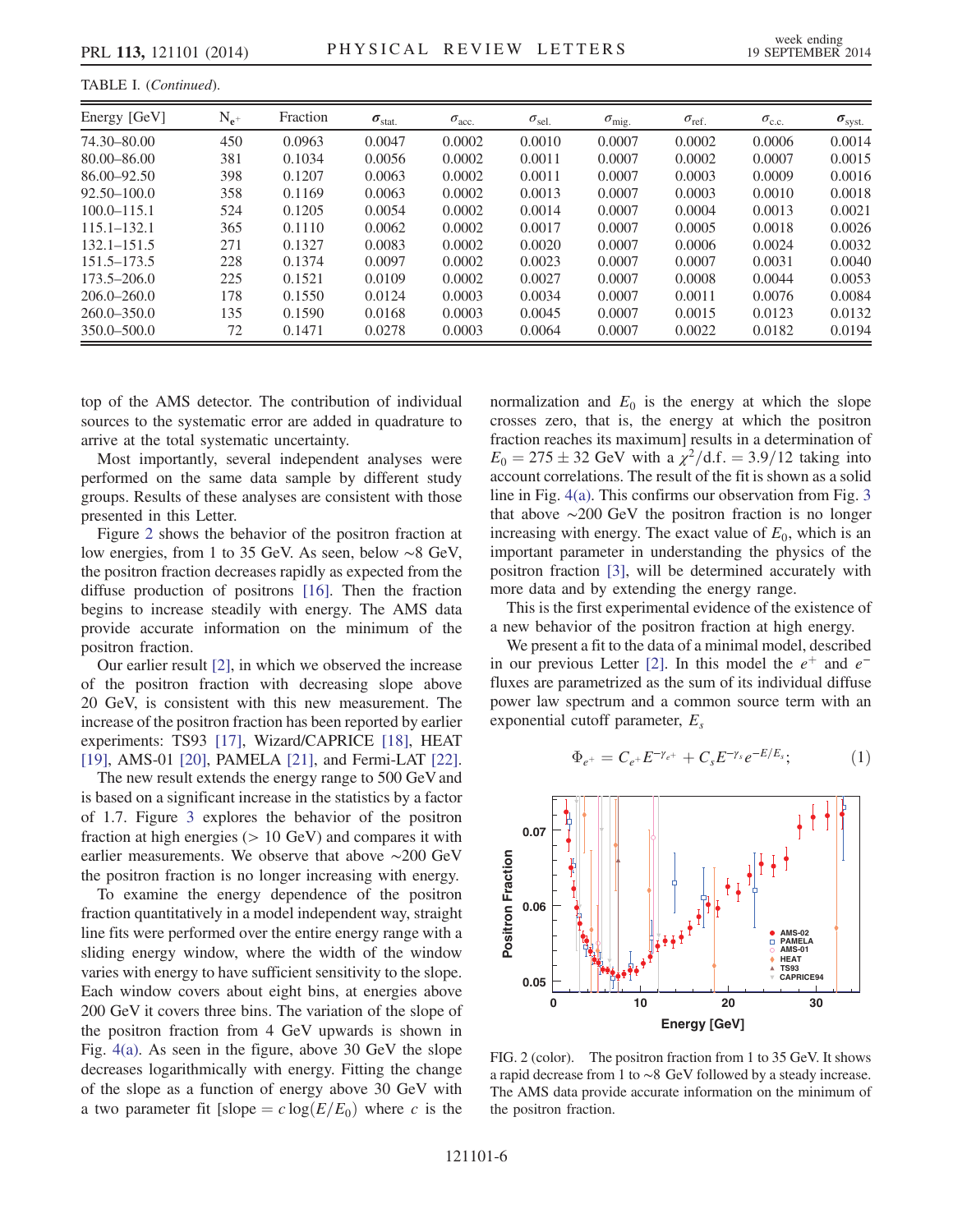<span id="page-6-0"></span>

FIG. 3 (color). The positron fraction above 10 GeV, where it begins to increase. The present measurement extends the energy range to 500 GeV and demonstrates that, above ∼200 GeV, the positron fraction is no longer increasing. Measurements from PAMELA [\[21\]](#page-8-16) (the horizontal blue line is their lower limit), Fermi-LAT [\[22\]](#page-8-17), and other experiments [\[17](#page-8-12)–20] are also shown. **Energy [GeV]** 

$$
\Phi_{e^-} = C_{e^-} E^{-\gamma_{e^-}} + C_s E^{-\gamma_s} e^{-E/E_s}, \tag{2}
$$

(with  $E$  in GeV). A fit of this model to the data with their total errors (the quadratic sum of the statistical and systematic errors) in the energy range from 1 to 500 GeV yields a  $\chi^2/\text{d.f.} = 36.4/58$  and the cutoff parameter  $1/E_s = 1.84 \pm 0.58$  TeV<sup>-1</sup> with the other parameters having similar values to those in [\[2\]](#page-7-32),  $C_{e^+}/C_{e^-} = 0.091 \pm 0.001, \quad C_s/C_{e^-} = 0.0061 \pm 0.0009,$  $\gamma_{e^{-}} - \gamma_{e^{+}} = -0.56 \pm 0.03$ , and  $\gamma_{e^{-}} - \gamma_{s} = 0.72 \pm 0.04$ . (The same model with no exponential cutoff parameter, i.e.,  $1/E_s$  set to 0, is excluded at the 99.9% C.L. when fit to the data.) The resulting fit is shown in Fig. [4\(b\)](#page-6-1) as a solid curve together with the 68% C.L. range of the fit parameters. No fine structures are observed in the data. In our previous Letter, we reported that solar modulation has no observable effect on our measured positron fraction, and this continues to be the case.

An analysis of the arrival directions of positrons and electrons was presented in [\[2\]](#page-7-32). The same analysis was performed including the additional data. The positron to electron ratio remains consistent with isotropy; the upper limit on the amplitude of the dipole anisotropy is  $\delta \leq 0.030$ at the 95% C. L. for energies above 16 GeV.

Following the publication of our first Letter [\[2\],](#page-7-32) there have been many interesting interpretations [\[3\]](#page-7-33) with two popular classes. In the first, the excess of  $e^+$  comes from pulsars. In this case, after flattening out with energy, the positron fraction will begin to slowly decrease and a dipole anisotropy should be observed. In the second, the shape of the positron fraction is due to dark matter collisions. In this case, after flattening out, the fraction will decrease rapidly with energy due to the finite and specific mass of the dark matter particle, and no dipole anisotropy will be observed. Over its lifetime, AMS will reach a dipole anisotropy sensitivity of  $\delta \approx 0.01$  at the 95% C.L.

<span id="page-6-1"></span>

FIG. 4 (color). (a) The slope of the positron fraction vs energy over the entire energy range (the values of the slope below 4 GeV are off scale). The line is a logarithmic fit to the data above 30 GeV. (b) The positron fraction measured by AMS and the fit of a minimal model (solid curve, see text) and the 68% C.L. range of the fit parameters (shaded). For this fit, both the data and the model are integrated over the bin width. The error bars are the quadratic sum of the statistical and systematic uncertainties. Horizontally, the points are placed at the center of each bin.

The new measurement shows a previously unobserved behavior of the positron fraction. The origin of this behavior can only be ascertained by continuing to collect data up to the TeV region and by measuring the antiproton to proton ratio to high energies. These are among the main goals of AMS.

In conclusion, the  $10.9 \times 10^6$  primary positron and electron events collected by AMS on the ISS show that, above ∼200 GeV, the positron fraction no longer exhibits an increase with energy. This is a major change in the behavior of the positron fraction.

We thank former NASA Administrator Daniel S. Goldin for his dedication to the legacy of the ISS as a scientific laboratory and his decision for NASA to fly AMS as a DOE payload. We also acknowledge the continuous support of the NASA leadership including Charles Bolden, William Gerstenmeier, and Mark Sistilli. AMS is a U.S. DOE sponsored international collaboration. We are grateful for the support of Jim Siegrist, Michael Salamon, Dennis Kovar, Robin Staffin, Saul Gonzalez, and John O'Fallon of the DOE. We also acknowledge the continuous support from M.I.T. and its School of Science, Michael Sipser, Marc Kastner, Ernest Moniz, Edmund Bertschinger, and Richard Milner. We acknowledge support from: CAS, NNSF, MOST, NLAA, and the provincial governments of Shandong, Jiangsu, and Guangdong, China; CNRS, IN2P3, CNES, Enigmass, and the ANR, France, and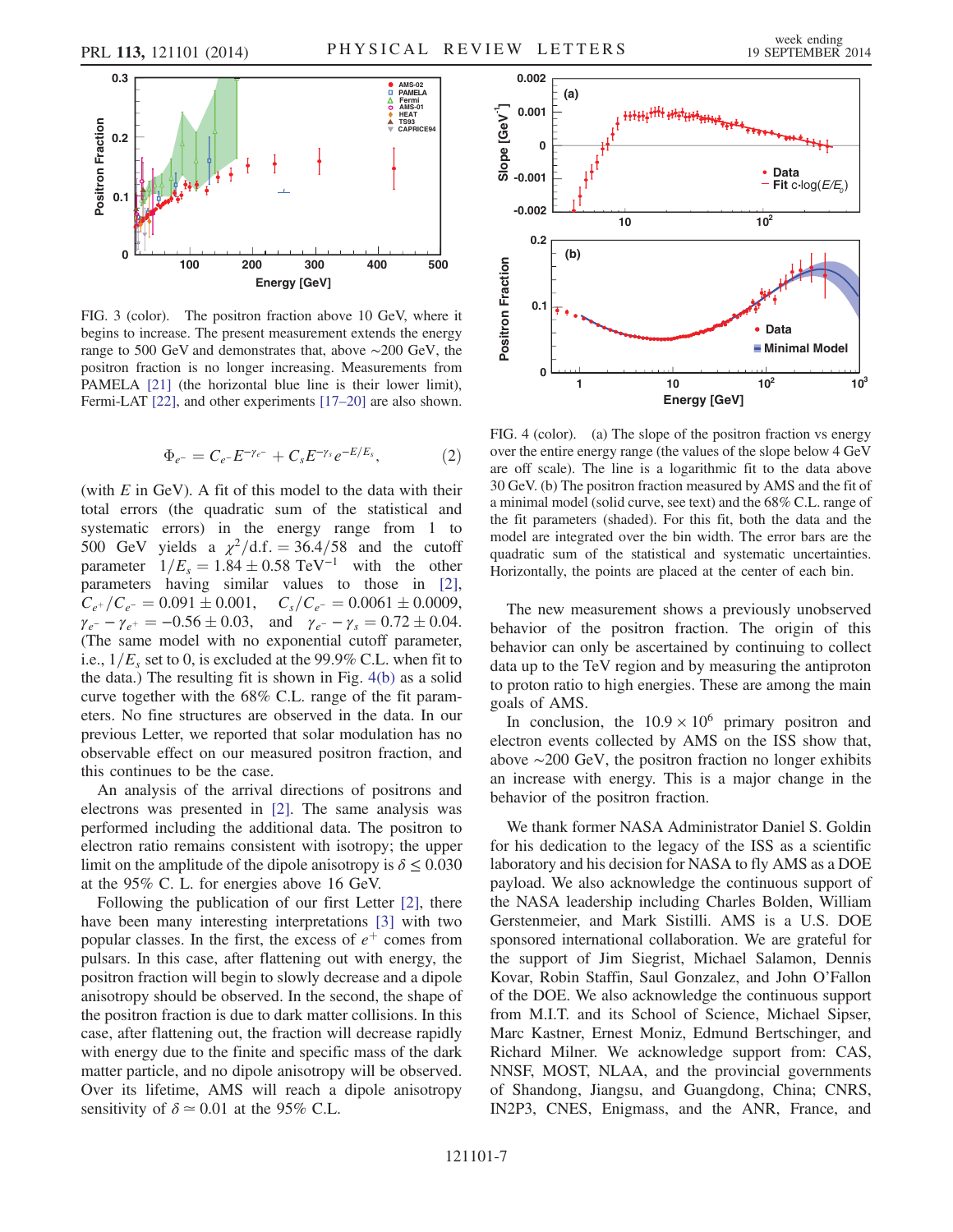Bernard Accoyer, former President of the French National Assembly; DLR, P. Hintze, J. Trümper, and J. D. Woerner, Germany; INFN, E. Iarocci, R. Petronzio, and F. Ferroni, and ASI, S. De Julio, S. Vetrella, G. Bignami, and E. Saggese, Italy; CIEMAT, CDTI, SEIDI–MINECO, and CPAN, Spain; the Swiss National Science Foundation (SNSF), federal and cantonal authorities, Switzerland; and Academia Sinica and the National Science Council (NSC), former President of Academia Sinica Yuan-Tseh Lee and former Ministers of NSC, Chien-Jen Chen, Maw-Kuen Wu, and Luo-Chuan Lee, Taiwan. We gratefully acknowledge the strong support from CERN: Rolf-Dieter Heuer, Robert Aymar, Luciano Maiani, as well as Steve Meyers and Andrzej Siemko. From ESA, we thank Jean-Jacques Dordain, Simona Di Pippo, and Martin Zell for their support. We are grateful for important discussions with Barry Barish, Claude Canizares, James Cronin, Jonathan Ellis, Len Fisk, Sheldon Glashow, Alan Guth, Neal Lane, Steve Olsen, Álvaro de Rújula, George Smoot, Jian Song, Evgeny Velikhov, Steven Weinberg, Frank Wilczek, and Cunhao Zhang. We are most grateful for the strong support of the flight control teams at Johnson Space Center, Houston, and Marshall Space Flight Center, Huntsville, which has allowed AMS to operate continuously on the ISS for over three years.

<span id="page-7-2"></span>Work carried out at the ASI Science Data Center (ASDC) in the framework of the ASI–INFN agreement  $C/011/11/1$ . Present address: LLNL, Livermore, CA 94550.

- <span id="page-7-5"></span>[f](#page-0-5) Also at Xi'an Jiaotong University, XJTU, Xi'an, 710049, China; and China Scholarship Council.
- <span id="page-7-6"></span><sup>[g](#page-0-6)</sup>Also at Sun Yat-Sen University, SYSU, Guangzhou, 510275, China; and China Scholarship Council.
- <span id="page-7-7"></span>[h](#page-0-7) Present address: SRON, NL–3584 Utrecht, Netherlands.<br>[i](#page-0-7)Present address: UNC CP 3255, Chapel Hill, NC 27500
- <span id="page-7-9"></span><span id="page-7-8"></span>Present address: UNC CB 3255, Chapel Hill, NC 27599. [j](#page-0-8) Present address: European Organization for Nuclear
- Research, CERN, CH–1211 Geneva 23, Switzerland. [k](#page-0-9)
- <span id="page-7-10"></span><sup>k</sup>Also at Shandong University, SDU, Jinan, Shandong, 250100, China; and China Scholarship Council.
- <span id="page-7-11"></span><sup>1</sup>A[l](#page-0-9)so at Harbin Institute of Technology, HIT, Harbin, 150001, China; and China Scholarship Council.
- <span id="page-7-12"></span>[mA](#page-0-10)lso at University of Science and Technology of China,
- USTC, Hefei, 230026, China; and China Scholarship Council.
- <span id="page-7-13"></span>[n](#page-0-11) Present address: UC Santa Barbara, Santa Barbara, CA 93106.
- <span id="page-7-14"></span><sup>[o](#page-0-11)</su[p](#page-0-12)> Also at Università di Siena, I–53100 Siena, Italy.<br>PResent eddress: U. Weshington, Seattle, WA 081
- <span id="page-7-15"></span>Present address: U. Washington, Seattle, WA 98195.
- <span id="page-7-16"></span><sup>[q](#page-0-13)</sup>Also at Beijing Normal University, BNU, Beijing, 100875, China; and China Scholarship Council.
- <span id="page-7-17"></span><sup>[r](#page-0-14)</sup>Also at Southeast University, SEU, Nanjing, 210096, China; and China Scholarship Council.
- <span id="page-7-19"></span><span id="page-7-18"></span>Supported by the Centre national d'étude[s](#page-0-15) spa[t](#page-0-16)iales, CNES. Present address: ORACLE, Redwood City, CA 94065.

<span id="page-7-20"></span>[u](#page-0-17) Supported by the Deutsches Zentrum für Luft– und Raumfahrt, DLR.; Computing resources from JARA-HPC under Project No. JARA0052.

- <span id="page-7-22"></span><span id="page-7-21"></span>[v](#page-0-18) Supported by the Turkish Atomic Energy Authority, TAEK. [wS](#page-0-19)upported by the National Natural Science Foundation of China.
- <span id="page-7-23"></span>[x](#page-0-20) Also supported by the Italian Space Agency, ASI, Contract No. ASI-INFN I/002/13/0.
- <span id="page-7-25"></span><span id="page-7-24"></span><sup>[y](#page-0-21)</sup>Also supported by the Ministry of Science and Technology. <sup>2</sup>Grants No. NRF-2009-0080142 and No. NRF-2012-010226.
- <span id="page-7-26"></span><sup>[A](#page-1-1)</sup>Computing resources from JARA-HPC under Project No. JARA0052.
- <span id="page-7-27"></span><sup>[B](#page-1-2)</sup>Supported by the Deutsches Zentrum für Luft- und Raumfahrt, DLR.
- <span id="page-7-28"></span><sup>[C](#page-1-3)</sup>Also supported by SEIDI and CPAN.
- <span id="page-7-29"></span><sup>D</sup>Supported by Consejo Nacional de Ciencia y Tecnología, CONACYT.
- <span id="page-7-30"></span>[E](#page-1-5) Grant No. NRF-2013-004883.
- <span id="page-7-31"></span>[1] M. S. Turner and F. Wilczek, [Phys. Rev. D](http://dx.doi.org/10.1103/PhysRevD.42.1001) 42, 1001 [\(1990\);](http://dx.doi.org/10.1103/PhysRevD.42.1001) J. Ellis, in Proceedings of the 26th International Cosmic Ray Conference: Salt Lake City, Utah, August, 1999 (World Scientific, Singapore, 1999); H. C. Cheng, J. L. Feng, and K. T. Matchev, [Phys. Rev. Lett.](http://dx.doi.org/10.1103/PhysRevLett.89.211301) 89, [211301 \(2002\)](http://dx.doi.org/10.1103/PhysRevLett.89.211301); S. Profumo and P. Ullio, [J. Cosmol.](http://dx.doi.org/10.1088/1475-7516/2004/07/006) [Astropart. Phys. 07 \(2004\) 006;](http://dx.doi.org/10.1088/1475-7516/2004/07/006) D. Hooper and J. Silk, Phys. Rev. D 71[, 083503 \(2005\)](http://dx.doi.org/10.1103/PhysRevD.71.083503); E. Ponton and L. Randall, [J. High Energy Phys. 04 \(2009\) 080;](http://dx.doi.org/10.1088/1126-6708/2009/04/080) G. Kane, R. Lu, and S. Watson, [Phys. Lett. B](http://dx.doi.org/10.1016/j.physletb.2009.09.053) 681, [151 \(2009\);](http://dx.doi.org/10.1016/j.physletb.2009.09.053) D. Hooper, P. Blasi, and P. D. Serpico, [J. Cosmol. Astropart. Phys. 01 \(2009\) 025;](http://dx.doi.org/10.1088/1475-7516/2009/01/025) Y.-Z. Fan, B. Zhang, and J. Chang, [Int. J. Mod. Phys. D](http://dx.doi.org/10.1142/S0218271810018268) 19, [2011 \(2010\)](http://dx.doi.org/10.1142/S0218271810018268); M. Pato, M. Lattanzi, and G. Bertone, [J. Cosmol. Astropart. Phys. 12 \(2010\) 020.](http://dx.doi.org/10.1088/1475-7516/2010/12/020)
- <span id="page-7-32"></span>[2] M. Aguilar et al., [Phys. Rev. Lett.](http://dx.doi.org/10.1103/PhysRevLett.110.141102) **110**, 141102 [\(2013\).](http://dx.doi.org/10.1103/PhysRevLett.110.141102)
- <span id="page-7-33"></span>[3] There are many recent excellent theoretical articles on the positron fraction. A few examples are L. Feng, R.-Z. Yang, H.-N. He, T.-K. Dong, Y.-Z. Fan, and J. Chang, [Phys. Lett. B](http://dx.doi.org/10.1016/j.physletb.2013.12.012) 728, 250 (2014); K. Blum, B. Katz, and E. Waxman, Phys. Rev. Lett. 111, 211101 (2013); L. E. Waxman, Phys. Rev. Lett. 111[, 211101 \(2013\);](http://dx.doi.org/10.1103/PhysRevLett.111.211101) L. Bergström, T. Bringmann, I. Cholis, D. Hooper, and C. Weniger, Phys. Rev. Lett. 111[, 171101 \(2013\)](http://dx.doi.org/10.1103/PhysRevLett.111.171101); J. Kopp, Phys. Rev. D 88[, 076013 \(2013\);](http://dx.doi.org/10.1103/PhysRevD.88.076013) I. Cholis and D. Hooper, Phys. Rev. D 88[, 023013 \(2013\);](http://dx.doi.org/10.1103/PhysRevD.88.023013) T. Linden and S. Profumo, [Astrophys. J.](http://dx.doi.org/10.1088/0004-637X/772/1/18) 772, 18 (2013). Cholis, Kopp (private communication).
- <span id="page-7-34"></span>[4] A. Kounine, [Int. J. Mod. Phys. E](http://dx.doi.org/10.1142/S0218301312300056) 21, 1230005 (2012); S. C. C. Ting, [Nucl. Phys. B, Proc. Suppl.](http://dx.doi.org/10.1016/j.nuclphysbps.2013.09.028) 243–244, 12 [\(2013\).](http://dx.doi.org/10.1016/j.nuclphysbps.2013.09.028) S. C. Lee, in Proceedings or the 20th International Conference on Supersymmetry and Unification of Fundamental Interactions (SUSY 2012), Beijing, China, 2012 (unpublished); M. Aguilar, in Proceedings of the XL International Meeting on Fundamental Physics, Centro de Ciencias de Benasque Pedro Pascual, Benasque, 2012 (unpublished); S. Schael, in Proceedings of the 10th Symposium on Sources and Detection of Dark Matter and Dark Energy in the Universe, Los Angeles, 2012 (unpublished); B. Bertucci, Proc. Sci., EPS-HEP (2011) 67; M. Incagli, AIP Conf. Proc. <sup>1223</sup>, 43 (2009);

<span id="page-7-1"></span><span id="page-7-0"></span><sup>&</sup>lt;sup>[a](#page-0-0)</sup> Present address: ISDC, CH-1290 Versoix, Switzerland. <sup>b</sup>Present address: ASI, Rome, I–00133, Italy

<span id="page-7-4"></span><span id="page-7-3"></span>[e](#page-0-4) Deceased.